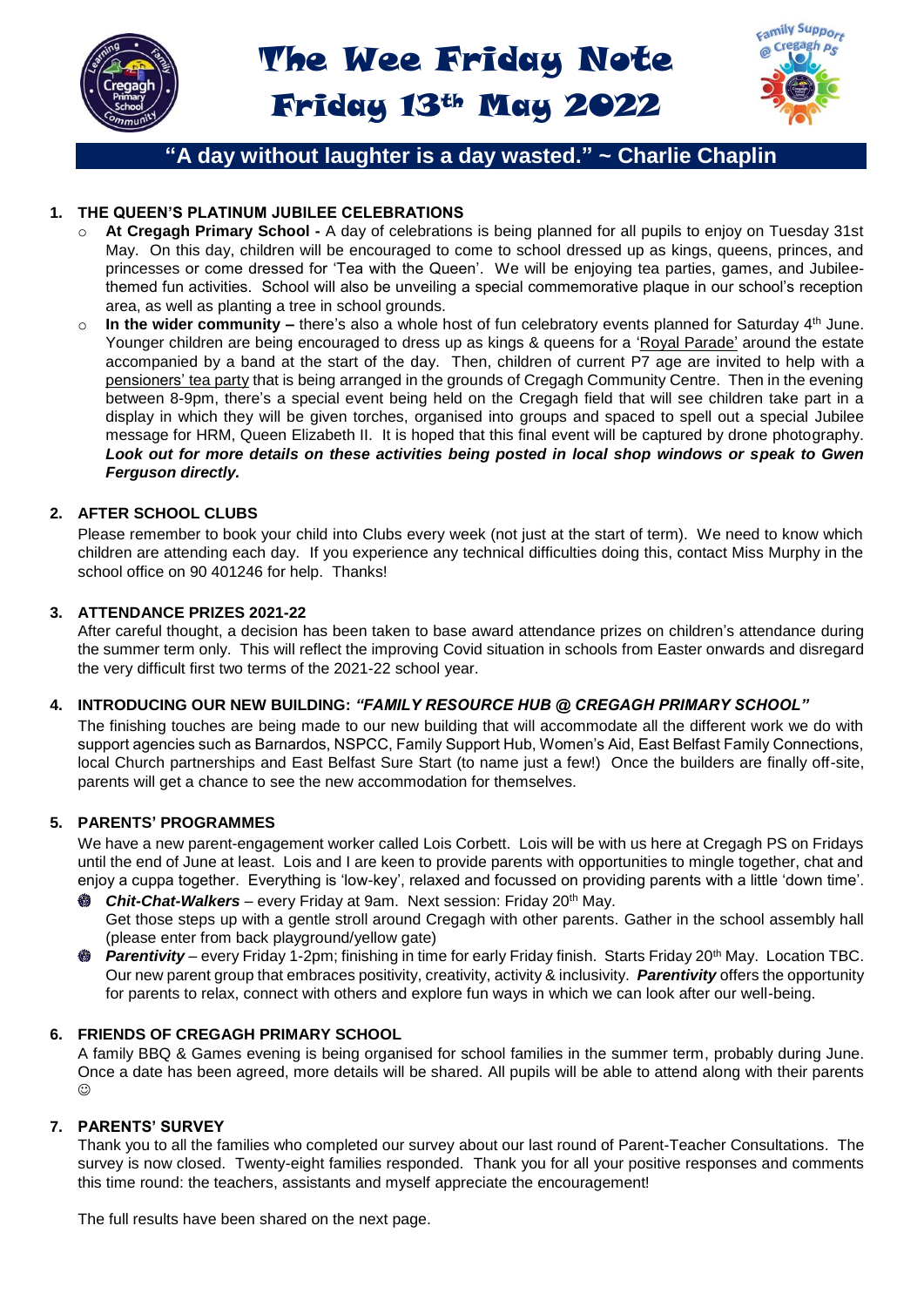#### **PARENTS' SURVEY RESULTS (April 2022 Parent-Teacher Consultations)**

What class is your child in? 25 responses



 $\bullet$  P<sub>3</sub>  $\bullet$  P4  $\bullet$  P<sub>5</sub>  $\bullet$  P6  $\rho$  P7

 $\bullet$  P1  $\bullet$  P<sub>2</sub>

Did you find the discussion with the teacher(s) generally useful?



Were you given opportunity to ask the teacher(s) questions about your child's learning? 28 response



Were you given any ideas by the teacher(s) on how you can help your child's learning? 28 response



 $\bullet$  Yes

Bearing in mind the disruption of the last 2+ years due to the Covid pandemic, have you been satisfied (overall) with the levels of contact and ...to your child and family by Cregagh Primary School? 28 responses



Were you able to arrange a suitable day and time for April 2022's consultation meeting with your child's teacher okay? 28 responses



Do you feel you learned an adequate amount about how your child is doing in school at present?  $28$ 



This was the third opportunity this term to interact directly with your child's teacher (Meet the Teacher in September was the first, October's Int...meetings, spread over the school year are enough? 28 responses



In general, do you as a parent feel the staff at Cregagh Primary School are easy to talk to when you need to? 28 respons



Lastly, would you recommend Cregagh Primary School to a friend or neighbour? 28 responses



**Do you have any further general comments about our school that you would like to share with us?** (12 responses)

- 0 I just believe Cregagh PS is a brilliant school and happy my daughter is a student there. Also I know the teachers are brilliant and caring.
- 働 No comments
- 卷 Very good school
- 6 I find the school communication levels are excellent there are several platforms used so it's almost impossible to miss important information and also with the added direct communication to my child's teacher through seesaw.